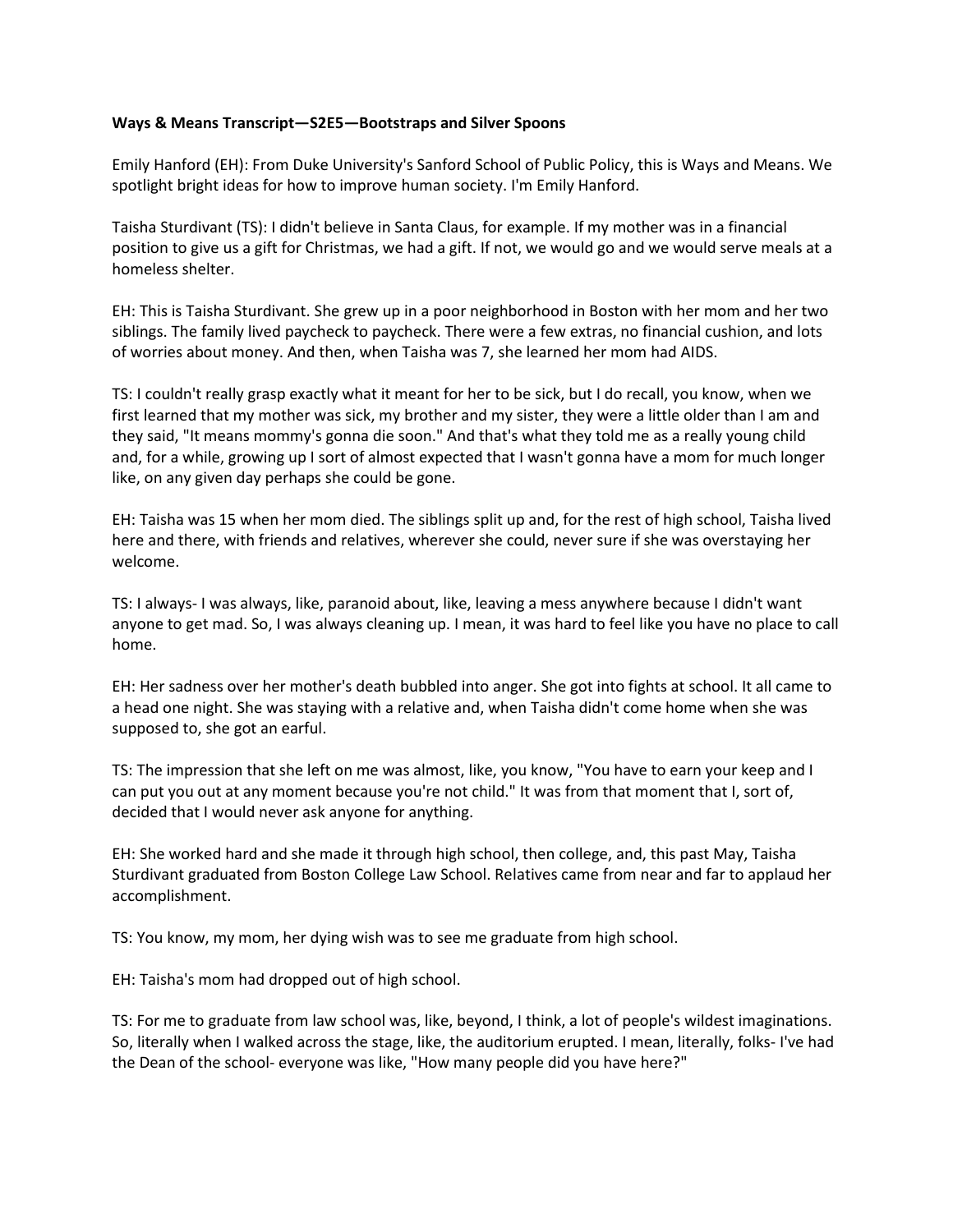EH: Coming up on this episode of Ways and Means, most of us would say Taisha Sturdivant made it. She pulled herself up by her own bootstraps, and it's true. As a lawyer, she will probably have a good income throughout her life, but there is no guarantee she'll be wealthy. Today we'll take a look at new economic research that reveals how wealth is actually built in America, and how difficult it is for some people to gain wealth, even when they do everything right. Taisha Sturdivant is African-American. In the poor Boston neighborhood where she grew up, almost all her neighbors were black or brown and no one had much money.

William Darity Jr. (WD): In the city of Boston, the typical black household, the median has 8 dollars of net worth whereas the typical white household has an excess of 200,000 dollars in net worth.

EH: This is Duke University economist William Darity Jr. He's better known as "Sandy".

WD: These are astronomical differences in the average wealth position of black and white households.

EH: This finding is actually more like 8 dollars to 240,000 dollars, says Sandy. And it comes from a project that he and a large team of researchers have been working on called "The Color of Wealth". They're collecting financial data from families in big cities across the country. Here's how it works: first, the researchers ask people about their race and ethnic background. Then, they dig in to their financial situation, not just whether they have a job and how much money they make.

WD: We actually ask people about what types of assets they own and what types of debts they are incurring.

EH: Researchers ask really detailed financial questions.

WD: Anything from whether or not you own a motor vehicle, to whether or not you own your house, to whether or not you have financial assets.

EH: Once they've counted up the assets, they calculate each family's debts.

WD: We're asking about home mortgages. We're asking about whether or not folks are holding educational debt, whether or not people are incurring debt because of medical expenses that they've been faced with, etcetera.

EH: Researchers who look at economic disparities often focus just on income, but Sandy and the researchers he's working with are getting a much more nuanced picture of a family's wealth. The research team examined family wealth across a range of ethinc and racial backgrounds, but to make things simple, we're gonna focus on the differences between a typical white family and a typical black family.

WD: One of the most staggering findings is the estimates that we generated with the Washington D.C. data where, at the median, the typical white household has 81 times the net worth of the typical black household.

EH: You heard that right. White households in Washington D.C. have 81 times the net worth of the typical black household in D.C. This kind of disparity has huge consequences. It's not just whether you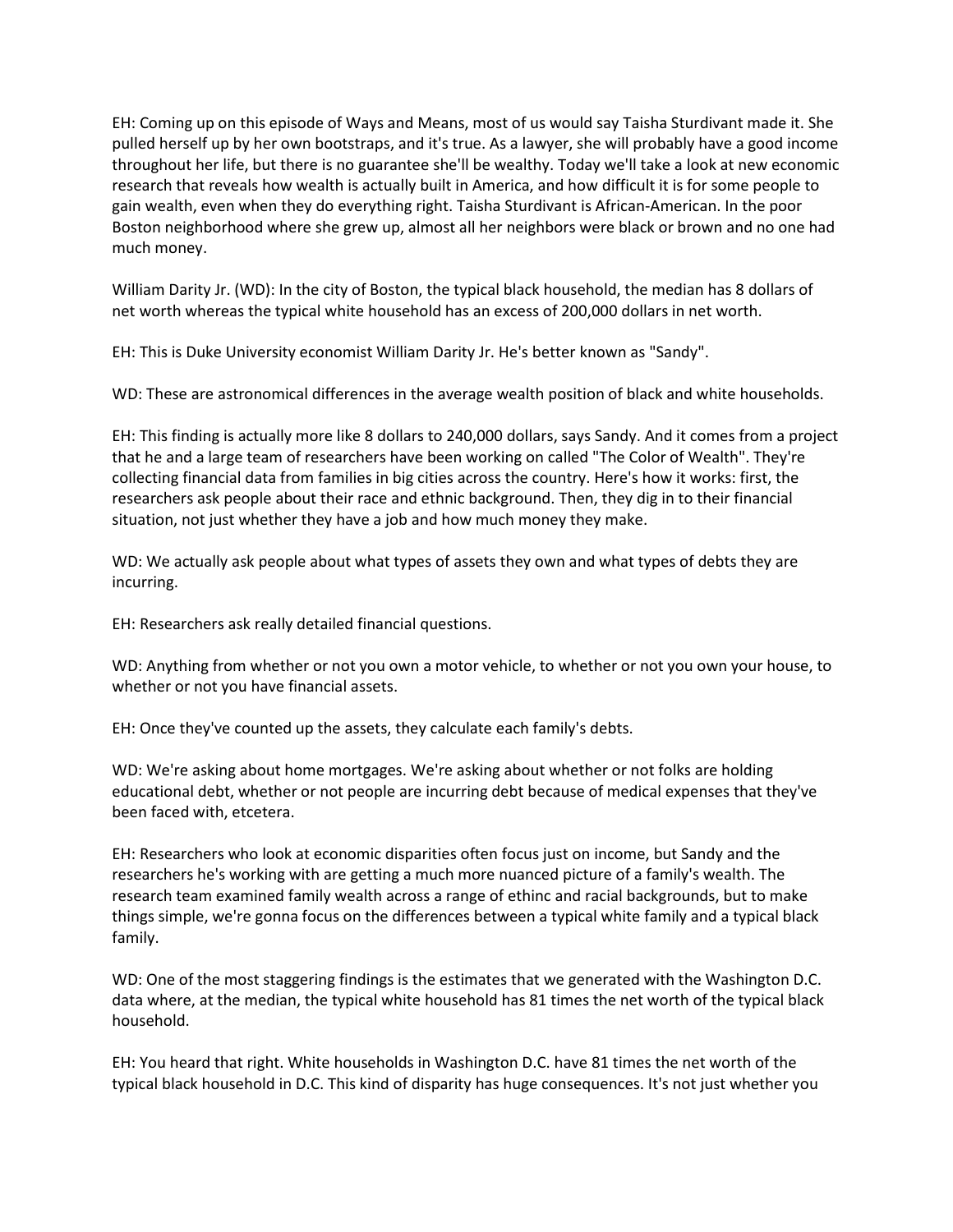can afford takeout tonight, or fly to the Caribbean for Christmas. It matters in terms of how wealthy you'll be for your whole life, and how wealthy your kids will be, and how wealthy their kids will be.

WD: Wealthier households are better able to provide quality educational opportunities for their offspring. They're better able to provide the quest for the next generation. They're better able to purchase their way into neighborhoods and communities with higher levels of amenities, including, perhaps, quality schools.

EH: In short, the rich do indeed get richer- and the self-made man or woman? That's becoming increasingly rare. There's an emerging body of evidence that suggests that as the income gap widens, family financial backgrounds are playing a stronger role in determining a person's success. After Taisha Sturdivant's mom passed away, there was no family wealth to fall back on. Taisha and her older siblings tried at first to make enough money to stay in the family apartment. Taisha, who was still in high school, got a paid internship at the admissions office of a local college.

TS: I also worked, you know, for a jewelry store and they paid me under the table and I worked for as many hours as humanly possible and so, I think, from like the tenth grade onward I literally worked about 40 hours a week. And, so, yeah, I worked a lot and I did not sleep very much.

EH: Taisha also got Social Security benefits. Her brother and sister both had jobs, but it wasn't enough.

TS: You know, we might be able to pay the landlord but then we could not pay the utility companies and it was a lot of pressure to place on my brother and my sister and ask them to sacrifice all of their financial earnings and to raise their baby sister. And I was quite difficult at that time, had a lot of attitude, I thought I knew it all. It was just a lot to place on their shoulders and so that situation sort of crumbled. And so, from there, we sort of, you know, split up and then it was like I was completely on survival mode form then on out.

EH: Today, Taisha is a lawyer specializing in affordable housing. She gives a lot of the credit for her success to the staff at an alternative high school who helped her get on the right track. A few months ago, she passed the bar, and got a job at a law firm in Boston. She pulled herself up by her bootstraps, right? She has a good income, a comfortable life, but she doesn't have wealth, at least not yet. And as we're learning, building wealth can take much more than hard work and a good income.

WD: In our work, we're absolutely convinced that the most important factor dictating the wealth position of a contemporary family is what was the wealth position of the previous` generations of that family.

EH: And so, what about this idea of "bootstrapping"? The phrase appears to date back to the 19th century. Boots had a little loop on the back that men used to pull their boots on. The phrase "pull yourself up by your bootstraps" indicated an impossible task. It's impossible to lift yourself up by your own bootstraps, right? Yet the phrase was soon central to the American story- that anyone can rise up from humble beginnings by sheer determination and hard work, that anyone can go from being a poor man or woman to a rich one.

WD: I mean, our perspective is a rejection of the bootstrapping kind of argument that people are actually, people with higher levels of wealth in fact did have bootstraps, and they also had ladders.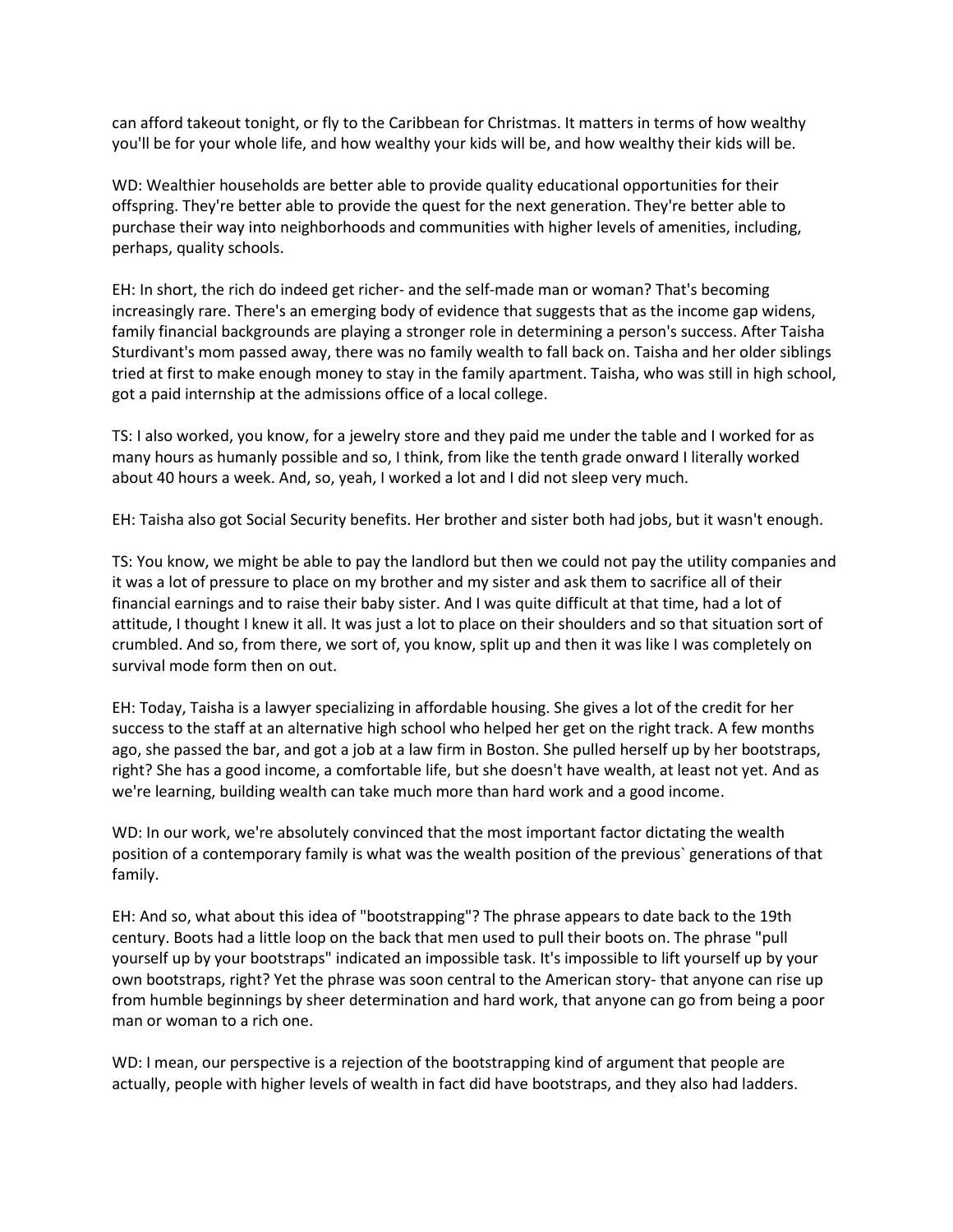EH: Meaning a good chunk of Americans do not build their wealth from scratch. instead, a significant number of wealthy people start their lives several rungs up the ladder, the ladder of inherited wealth.

WD: The way in which we're thinking about it and the importance that we're ascribing to parental and grand-parental resources really is repudiating the notion that, you know, families with high levels of wealth are in that position because there is some sort of self-made hero within the family. That's actually a very exceptional case.

Donald Trump (DT): It's not been easy for me, it has not been easy for me.

EH: This is Donald Trump, back in 2015 on the campaign trail in New Hampshire. He was at a town hall event where he recalled how he got his start in business.

DT: You know, I started off in Brooklyn, my father gave me a small loan of \$1,000,000. I came into Manhattan and I had to pay him back and I had to pay him back with interest, but I came into Manhattan and I started buying up properties and I did great and then I built a grand, high-end, and then I got-

WD: Yeah, a small loan, yeah. I mean, Donald Trump's story is actually one that would really highlight the kind of narrative my research team is building around, benefiting from what your parents and your grandparents had in the way of resources.

EH: In the United States, because there's such a big wealth gap on average between white families and black families, it's very hard for blacks to catch up, even if they get a lot of education, like Taisha did.

WD: If we looked at the national data, we'd find that black households with a head who has a college degree- that household will have \$10,000 less in net worth than a white household where the head has not finished high school.

EH: Just going to repeat that: a black family where the main breadwinner has a college degree has less wealth than a white family where the breadwinner hasn't even finished high school. What would close a gap like this? Some people turn to the bootstrapping idea; they say that black families need to work harder, to save more, to make better choices. But Sandy says "no".

WD: These kinds of disparities are astonishing because the magnitude for them is so great that you can't imagine some kind of behavioral change on the part of blacks that would actually close this gap.

EH: "For example", he says, "take the idea of getting black families to save more."

WD: Changing savings behavior doesn't do it, if we were looking at the national level. The typical black family would have to save 100% of its income for three consecutive years to be able to close the wealth gap.

EH: In other words, the wealth gap is so big that for the average black family to catch up to the average white family, the black family would have to put every penny of its earnings into the bank for three years while the white family could continue to spend and save at the same rate. And, in fact, if you look at what percentage of income people put into their savings, you find that blacks and whites save at about the same rate.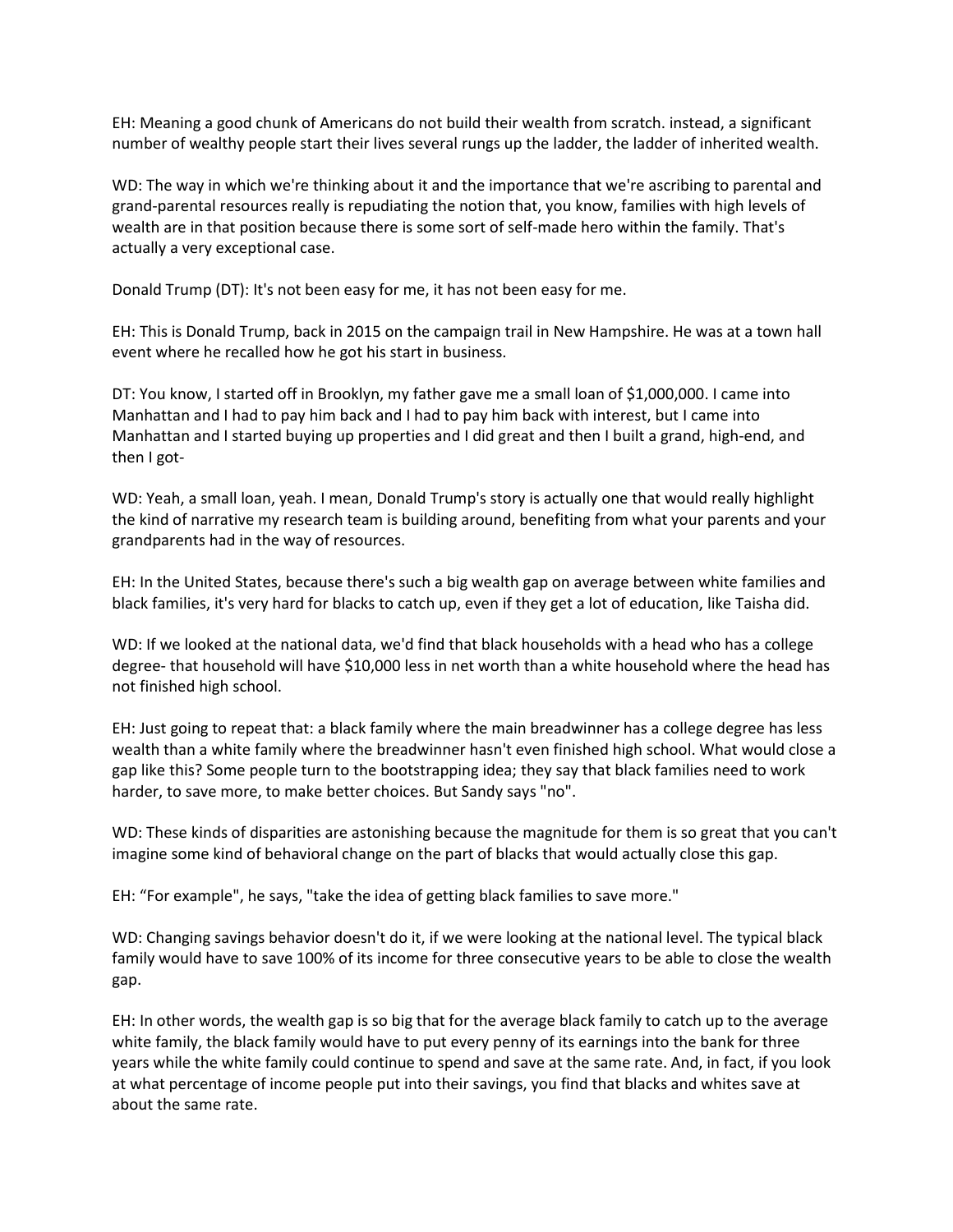WD: So, there's not really much of any significance that black folks could do unilaterally to close the gap. And so, it points us towards re-distributive measures.

EH: Re-distributive measures- Sandy Darity is talking about finding ways to re-align wealth in this county, to use public policy to give more to those with less. To some people, this sounds like socialism, and they're flat-out against it. But, we already have policies in place that re-distribute income- social security, for example. Most economic research shows social security explicitly transfers money from people who earned more during their working years to those who earned less. Also, Sandy argues the wealth gap between whites and blacks didn't just happen. It exists because of explicit government policies that have denied economic and wealth building opportunities to African-Americans for generations. For example, in January 1865, as the American Civil War was nearing its end, Union General William Sherman issued an order directing that huge swats of land be used to resettle emancipated slaves. The idea was that each black family would get 40 acres; but, less than a year later, President Lincoln's successor, Andrew Johnson, overturned the order. The freed slaves got nothing to compensate them for generations of working without pay, even so, Sandy says.

WD: Black folks somehow managed to accumulate 15 million acres of land by the early 20th century by dent of their own efforts. I mean, this is, it's almost miraculous in some sense.

EH: They were doing their best to pull themselves up, but blacks kept getting shut out of opportunities for prosperity. Take the GI Bill- it paid for veterans returning from World War II to attend college. It also helped them get subsidized mortgages and low-interest loans to start businesses. The problem was the programs were often administered in ways that excluded blacks.

WD: And so, as a consequence, the major kinds of wealth enhancing social mobility policies the United States had introduced after World War II were policies that blacks were denied the opportunity to access.

EH: Sandy Darity has looked closely at various ways to re-distribute wealth. He's writing a book about his ideas. One idea is reparations; giving black Americans who descend from slaves a chunk of money to help make up for the wealth disparity that has grown over the generations. Another idea is the "babybond" initiative. Sandy's been working on the project with Derek Hamilton, an economist at the New School in New York.

WD: The idea is that every newborn infant in the United States would receive a federally-funded endowment, or trust fund.

EH: A child born into a wealthier family would receive a nominal amount, say 50 dollars. Poorer children would receive more, up to 50 or 60 thousand dollars once the bond matures. How would tax-payers afford this? To this question, Sandy Darity points to the fact that the country was somehow able to afford the banking bailout not long ago. Whether it's reparations, or baby bonds, or some other idea, Sandy says "the only way to solve America's racial wealth gap is to think big. Many things are possible that once seemed unimaginable," he says, "For example, at one point it was impossible to imagine that slavery would ever end."